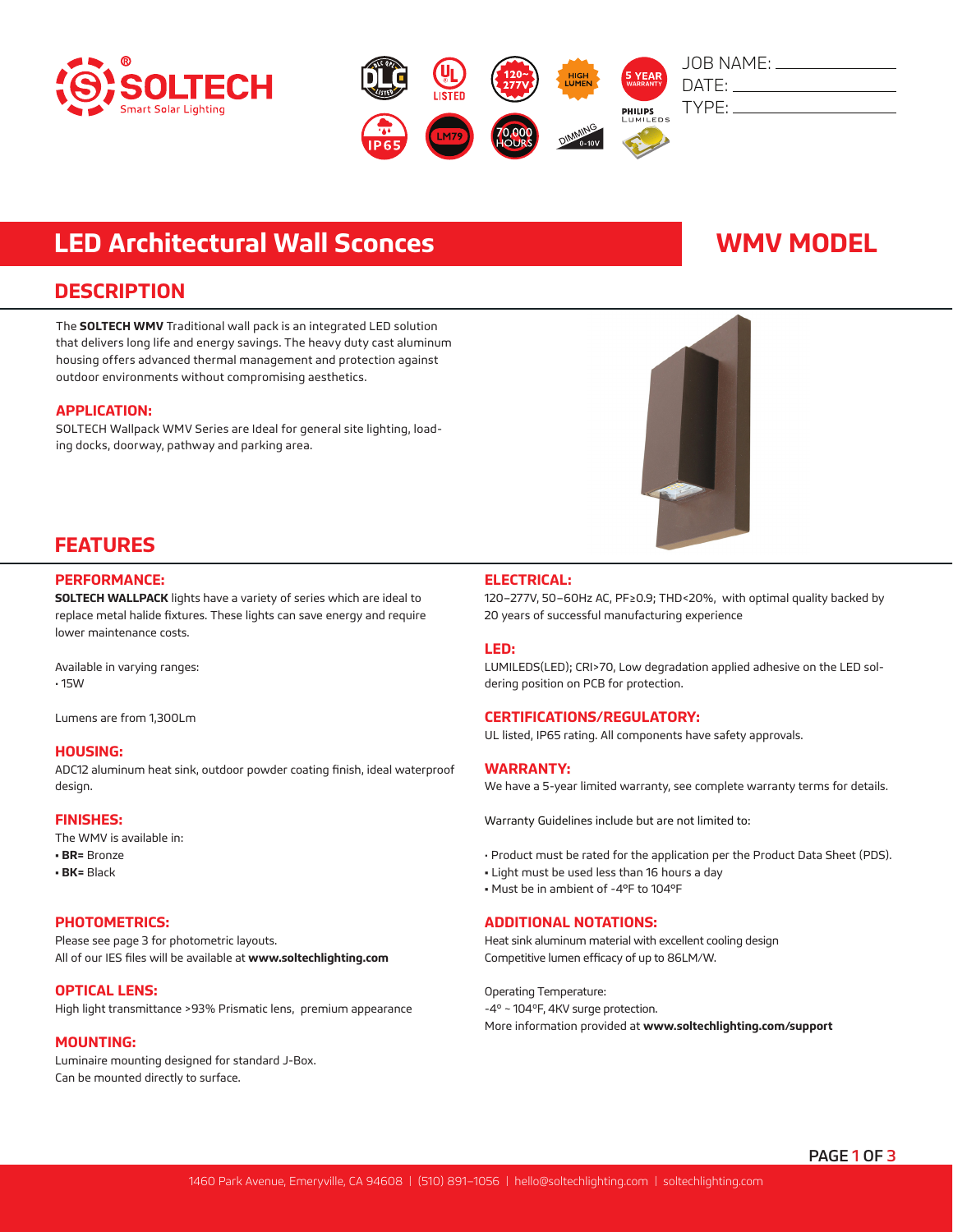



# **LED Architectural Wall Sconces WMV MODEL**

### **SUMMARY**

| <b>HOUSING</b>            | ACD12 aluminum heat sink.<br>Outdoor powder coating.                               |
|---------------------------|------------------------------------------------------------------------------------|
| <b>VOLTAGE</b>            | 120-277V, 50-60Hz AC                                                               |
| LED                       | LumiLEDs                                                                           |
| <b>EFFICACY</b>           | 86 LM/W                                                                            |
| <b>LUMENS@5000K</b>       | 1,300 lumens                                                                       |
| <b>POWER FACTOR</b>       | >0.9                                                                               |
| <b>BEAM ANGLE</b>         | $120^\circ$                                                                        |
| <b>THD</b>                | < 20%                                                                              |
| <b>OPERATING TEMP</b>     | -4°F-104°F                                                                         |
| <b>ALUMINUM LED BOARD</b> | High conductive, Waterproof, Aging<br>resistance, Salt mist resistance, Long-life. |
| <b>CONTROLS / DIMMING</b> | N/A                                                                                |
| <b>CCT</b>                | 3000K, 4000K and 5000K                                                             |
| <b>CRI</b>                | >70                                                                                |
| <b>RATED LIFE</b>         | 70,000 hours                                                                       |



## **ENERGY PERFORMANCE DATA**

| <b>MODEL</b>      | <b>DIMENSION</b><br>(in) | <b>VOLTAGE</b><br>(V) | <b>WATT</b><br>$(W - 8\% - +5\%)$ | <b>LUMENS</b><br>@5000K(Lm) | <b>EFFICACY</b><br>(Lm/w) |
|-------------------|--------------------------|-----------------------|-----------------------------------|-----------------------------|---------------------------|
| STLWMV15XYYZZ     | 8X4 4X2 in               | 120-277               | 15                                | 1.300                       | 86                        |
| STLWMV15XYYZZ(01) | 8X4 5X2 9 in             | 120-277               | 15                                | 1.300                       | 86                        |
| STLWMV15XYYZZ(02) | 10X4 4X2 6 in            | 120-277               | 15                                | 1,300                       | 86                        |
| STLWMV15XYYZZ(03) | 12X4 5X2 5 in            | 120-277               | 15                                | 1,300                       | 86                        |
| STLWMV15XYYZZ(04) | 12X4 5X12 5 in           | 120-277               | 15                                | 1.300                       | 86                        |

### **ORDERING INFORMATION**

Sample Number : STLWMV154WMBR

SOLTECH Wall Pack WMV 15 watt, 4000k, Wall mount installation, with a Bronze finish.

| <b>SERIES</b> | <b>WATT</b><br>$(W - 8\% - +5\%)$ | <b>COLOR</b><br><b>TEMP</b><br>(x) | <b>MOUNTING</b><br><b>OPTIONS</b><br>(YY) | <b>FINISH</b><br>(ZZ) | <b>VOLTAGE</b><br>(V)<br>(Blank) | <b>OPTIC</b><br><b>TYPE</b><br>(Blank) | <b>DIMMING</b><br>(Blank) |
|---------------|-----------------------------------|------------------------------------|-------------------------------------------|-----------------------|----------------------------------|----------------------------------------|---------------------------|
| <b>STLWMV</b> | 15                                | $3 = 3000K$                        | <b>WM</b> =WALL<br>MOUNT                  | <b>BR</b> =BRONZE     | $120 - 277$                      | $120^\circ$                            | Non-Dimmable              |
|               |                                   | 4=4000K                            |                                           | <b>BK</b> =BLACK      |                                  |                                        |                           |

5=5000K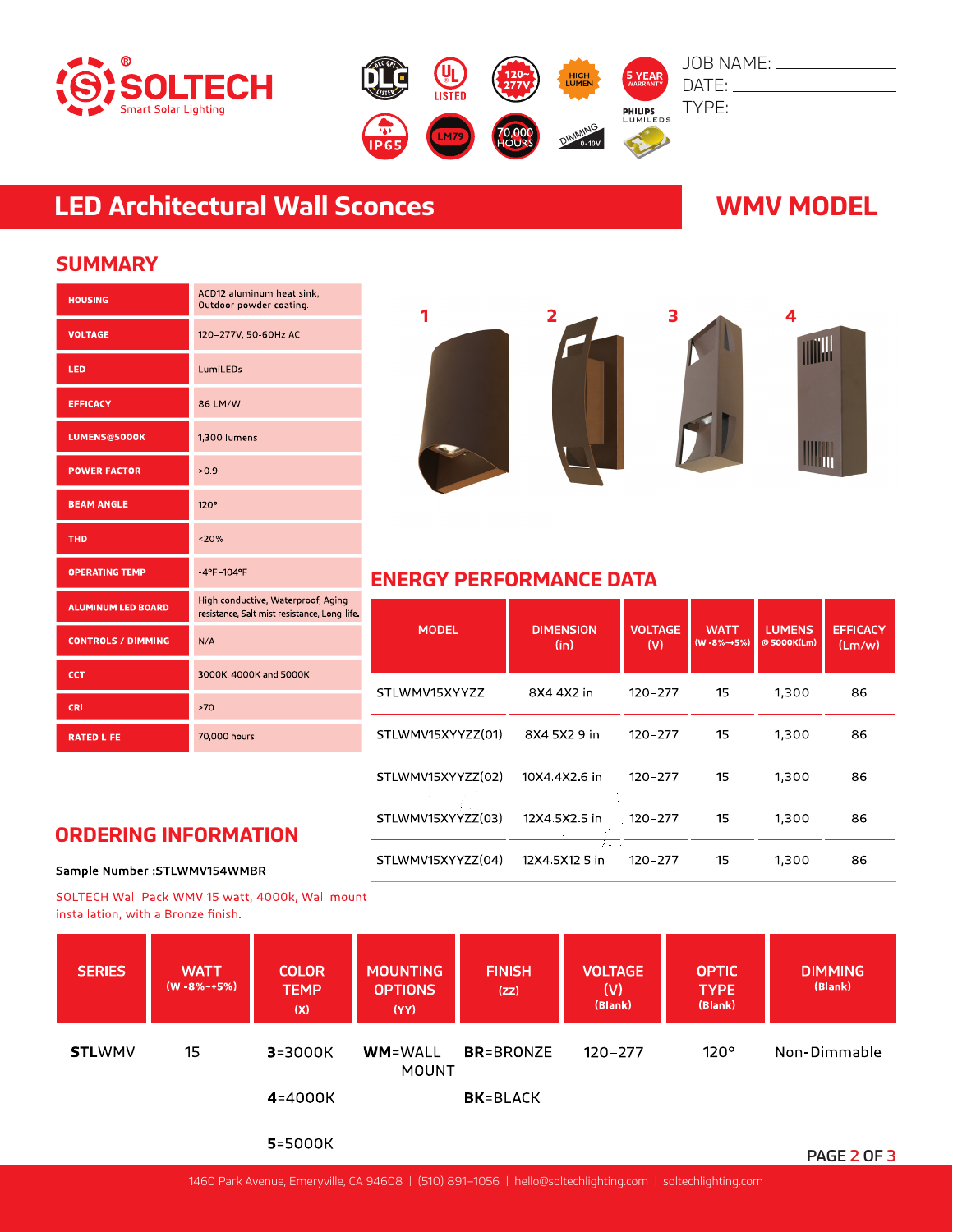

# **LED Architectural Wall Sconces WMV MODEL**

## **DIMENSIONAL DRAWING PHOTOMETRICS:**





WMV 15W (02) lo in 4.4 in  $2.6$  in

WMV 15W (03) 12 in

4.5 in

 $2.5$  in





WMV 15W (01)



WMV 15W (03)



WMV 15W (02) 150 150 135 135 120 120 105 105 90 75  $60$  $60$ 45 30 363 30  $\overline{15}$  $15$ Unit: cd